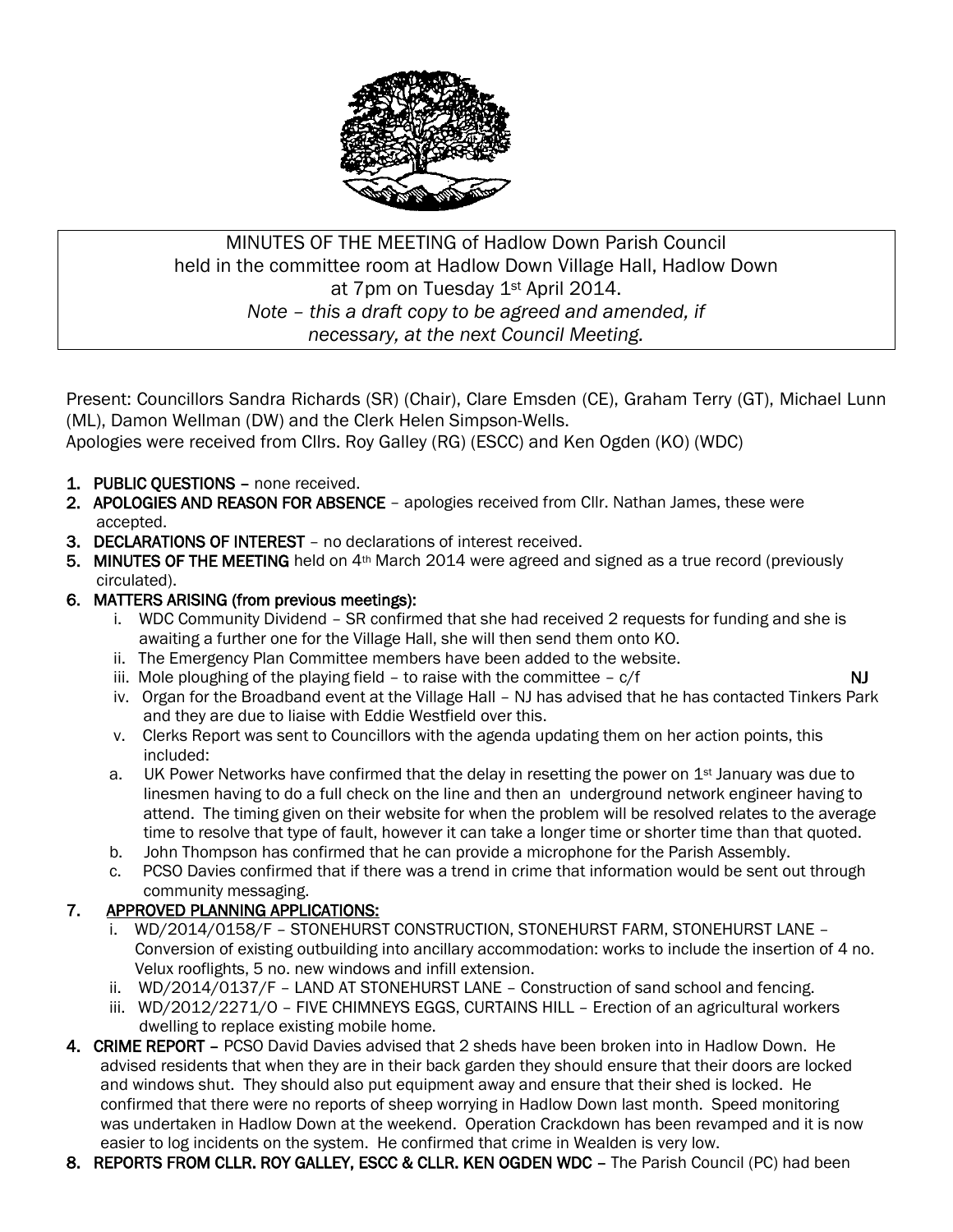copied in on RG's monthly report.

9. BANK RECONCILIATION: –for March 2014 was agreed and signed.

# 10. OTHER FINANCE MATTERS –

- i. The payments to SSALC for £17.00 for LCR subscription and to Hadlow Down Village Hall for £575.00 for a grant for the cupboard paid under the power given in Local Government (Miscellaneous Provisions) Act 1976 s.19, that were paid at the last meeting were ratified.
- ii. Burial ground fees the PC agreed the Clerk's recommendations for 2014, the Clerk will update the fees and send them onto local funeral directors.
- iii. Electronic banking the Clerk gave the PC information on the options for electronic banking and the reasons for changing to this, it was proposed and agreed that as the PC doesn't issue a large number of cheques that they continue with the current banking arrangements.
- iv. The Clerk had received correspondence from a contractor offering employment as a litter picker in the village. It was felt that there wasn't a need in the village. A number of people regularly collect litter in their area.
- v. Sussex Wildlife Trust had provided the PC with a large biodiversity report and were arranging for GIS mapping to be sent, both of which are required for the Community Plan work. It was agreed to donate £30 to the Trust.
- vi. The Clerk had produced figures for the 2013 -14 accounts, these were discussed, *she will produce a commentary for the Parish Assembly.* Clerk 2008 **Clerk** 2008 **Clerk**
- 11. PRESS AND PUBLICITY the Chair advised that the Clerk had contacted SSALC and SLCC regarding Councillors speaking to the press. She confirmed that the information given by the Clerk at the last meeting was technically correct. Ideally the Clerk or the Chair should be in contact with the press. It was proposed and agreed that if a Councillor speaks to the press that they should advise at the beginning of the conversation that they are speaking as an individual Parish Councillor rather than as the Parish Council and that they should inform the Clerk of what has been said. Any discussion with the press shouldn't go against a decision made by the PC. It was agreed that the Clerk would amend standing orders to reflect the changes and that this modification would be revisited and agreed at the time of each election. *Clerk to Send draft amendment to standing orders to Councillors.* **Comparently and the control of the Clerk Clerk Clerk Clerk and the control of the clerk Clerk Clerk control of the clerk clerk clerk clerk clerk clerk clerk clerk**
- 12. PARISH ASSEMBLY the Clerk confirmed that PCSO David Davies wouldn't be able to attend the Parish Assembly. SR and GT agreed to meet and greet. The Church have offered their Centenary exhibition for display which has been accepted.
- 13. RISK ASSESSMENTS GT to review risk assessments and undertake quarterly inspections.
- 14. COMMUNITY PLAN it was agreed for *SR to organize a meeting in May*. The Clerk was thanked for the information she had obtained. *SR will research the Community 21 website*. SR *CE and SR to send out invites to Vivienne Blandford and Matt Pitts to the meeting which will be held at the Village Hall.* CE/SR

It was proposed that a barbeque be held on 28<sup>th</sup> June for volunteers in the village, local stakeholders and their partners. The Clerk will book the Village Hall, if it is available. **Clerk** Clerk The *Chair will circulate a list of possible attendees.* SR

- 15. ANNUAL REPORT GT confirmed that the annual report will be a précis of everyone's reports for the Parish Assembly.
- 16. VILLAGE FAYRE GT advised that the Village Fayre is likely to be held in September this year. It was felt that the Parish Council should have a table at the fayre. To be discussed nearer to the date.

# 17. HIGHWAYS MATTERS:

- i. A copy of the minutes from the SLR meeting had been forwarded to Councillors. CE gave an update on the meeting. The Clerk is due to be sent a list of the gullies in Hadlow Down, it was proposed that the gullies be allocated out to individuals to check them and report any problems. The Clerk will ensure that all issues are logged and an enquiry number is obtained. *The Clerk will go through all future items Clerk on* the SLR agendas to ensure they have an enquiry number.
- ii. The Clerk had received correspondence from a resident over the road surface in Dog Kennel Lane and in Criers Lane, *she will raise 5 separate enquiries with Highways for each problem*. Clerk
- iii. Consultation regarding the draft 2 year surfacing programme concern was expressed that Criers Lane wasn't due to be resurfaced until 2015/16 and that Brick Kiln Lane wasn't on the list. *Clerk to respond and also question which section of Main Road is due to be resurfaced.* Clerk
- 18. DIVERSION OF FOOTPATH ORDER the Clerk had received confirmation of the Order to divert public footpath Hadlow Down 33.
- 19. NEW COMMUNITY CENTRE meeting to be held this week.
- 20. REPORTS FROM COUNCILLORS (COUNCIL MATTERS AND OUTSIDE BODIES):